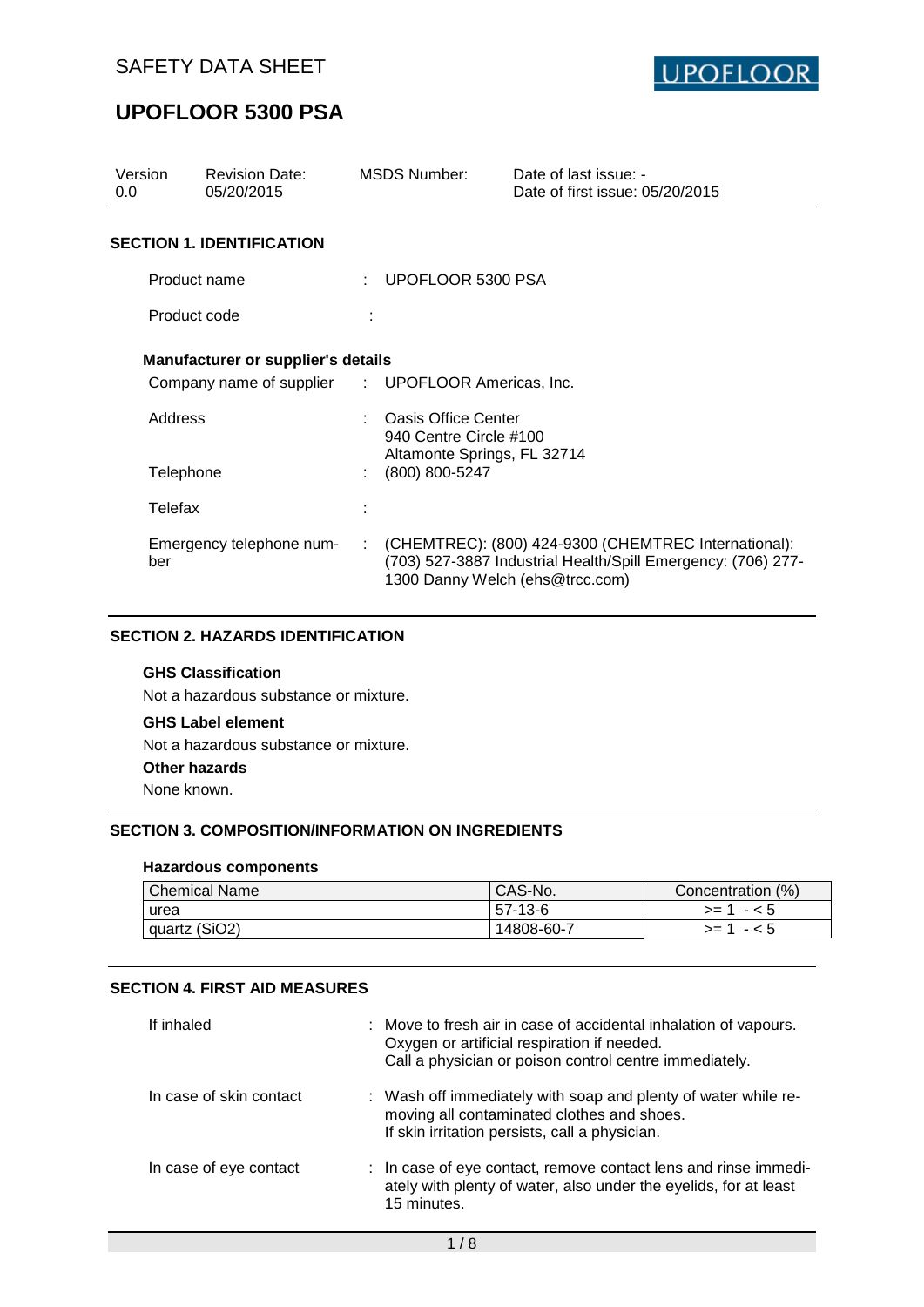

| Version<br>0.0 | <b>Revision Date:</b><br>05/20/2015                    | MSDS Number:                                                                                                                                       | Date of last issue: -<br>Date of first issue: 05/20/2015 |
|----------------|--------------------------------------------------------|----------------------------------------------------------------------------------------------------------------------------------------------------|----------------------------------------------------------|
|                |                                                        | Keep eye wide open while rinsing.<br>Seek medical advice.                                                                                          |                                                          |
| If swallowed   |                                                        | : Do not induce vomiting without medical advice.<br>If conscious, drink plenty of water.<br>Never give anything by mouth to an unconscious person. |                                                          |
| delayed        | Most important symptoms<br>and effects, both acute and | : None known.                                                                                                                                      |                                                          |

### **SECTION 5. FIREFIGHTING MEASURES**

| Suitable extinguishing media                     | : Foam<br>Carbon dioxide (CO2)<br>ABC powder<br>Water mist                                                                                                                                                                                                                             |
|--------------------------------------------------|----------------------------------------------------------------------------------------------------------------------------------------------------------------------------------------------------------------------------------------------------------------------------------------|
| Specific hazards during fire-<br>fighting        | : Burning produces irritant fumes.<br>Exposure to decomposition products may be a hazard to<br>health.<br>Cool closed containers exposed to fire with water spray.<br>Do not allow run-off from fire fighting to enter drains or water<br>courses.                                     |
| Hazardous combustion prod-<br>ucts               | : Hazardous decomposition products due to incomplete com-<br>bustion                                                                                                                                                                                                                   |
| Specific extinguishing meth-<br>ods              | : Use extinguishing measures that are appropriate to local cir-<br>cumstances and the surrounding environment.<br>Use water spray to cool unopened containers.<br>Fire residues and contaminated fire extinguishing water must<br>be disposed of in accordance with local regulations. |
| Special protective equipment<br>for firefighters | : In the event of fire, wear self-contained breathing apparatus.<br>Use personal protective equipment.<br>Exposure to decomposition products may be a hazard to<br>health.                                                                                                             |

### **SECTION 6. ACCIDENTAL RELEASE MEASURES**

| Personal precautions, protec-<br>tive equipment and emer-<br>gency procedures | : Use personal protective equipment.<br>Ensure adequate ventilation.<br>Material can create slippery conditions.<br>Use non-slip safety shoes in areas where spills or leaks can<br>occur.                                           |
|-------------------------------------------------------------------------------|--------------------------------------------------------------------------------------------------------------------------------------------------------------------------------------------------------------------------------------|
| Environmental precautions                                                     | : Prevent further leakage or spillage if safe to do so.<br>Do not let product enter drains.<br>Do not allow contact with soil, surface or ground water.<br>Do not allow uncontrolled discharge of product into the envi-<br>ronment. |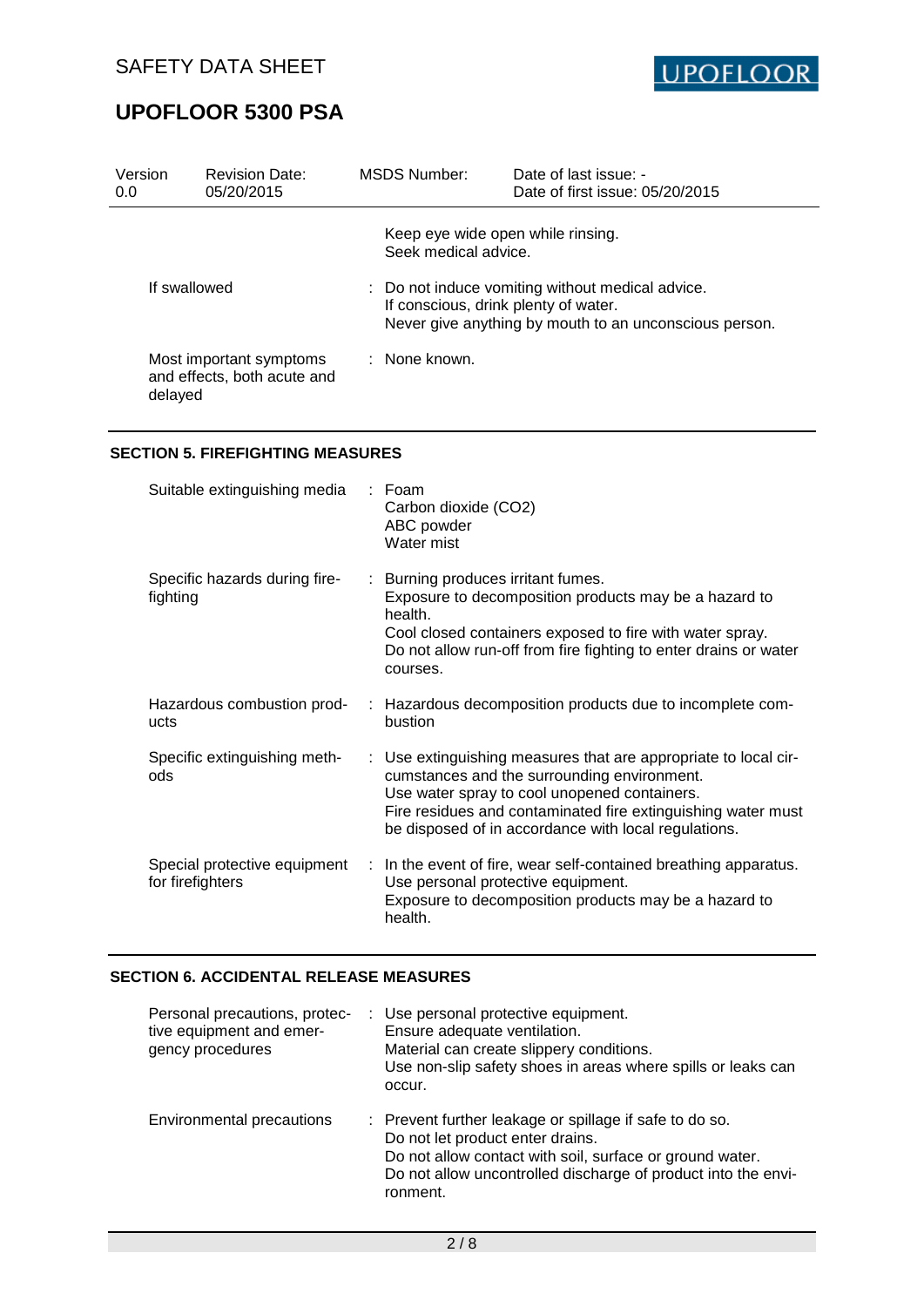

| Version<br>0.0 |                    | <b>Revision Date:</b><br>05/20/2015                      | <b>MSDS Number:</b>                                                                  | Date of last issue: -<br>Date of first issue: 05/20/2015                                                                                                                                                                         |
|----------------|--------------------|----------------------------------------------------------|--------------------------------------------------------------------------------------|----------------------------------------------------------------------------------------------------------------------------------------------------------------------------------------------------------------------------------|
|                |                    | Methods and materials for<br>containment and cleaning up | : Dam $up$ .<br>Sweep up and shovel.<br>serving environmental regulations.           | Soak up with inert absorbent material (e.g. sand, silica gel,<br>acid binder, universal binder, sawdust).<br>Pick up and transfer to properly labelled containers.<br>Clean contaminated floors and objects thoroughly while ob- |
|                |                    | <b>SECTION 7. HANDLING AND STORAGE</b>                   |                                                                                      |                                                                                                                                                                                                                                  |
|                | fire and explosion | Advice on protection against                             | against fire required.                                                               | The product is not flammable. No special protective measures                                                                                                                                                                     |
|                |                    | Advice on safe handling                                  | Handle with care.<br>and mixing the product.                                         | : Wear personal protective equipment.<br>Take care to avoid waste and spillage when weighing, loading                                                                                                                            |
|                |                    | Conditions for safe storage                              | : No smoking.<br>Observe label precautions.<br>lated place.                          | Keep in properly labelled containers.<br>Keep containers tightly closed in a dry, cool and well-venti-                                                                                                                           |
|                | Materials to avoid |                                                          | Do not freeze.<br>Keep away from food and drink.<br>Keep away from tobacco products. |                                                                                                                                                                                                                                  |
|                | perature           | Recommended storage tem-                                 | 4 - 43 °C                                                                            |                                                                                                                                                                                                                                  |

## **SECTION 8. EXPOSURE CONTROLS/PERSONAL PROTECTION**

#### **Components with workplace control parameters**

| Components    | CAS-No.    | Value type<br>(Form of ex-<br>posure) | Control parame-<br>ters / Permissible<br>concentration | <b>Basis</b>   |
|---------------|------------|---------------------------------------|--------------------------------------------------------|----------------|
| urea          | $57-13-6$  | <b>TWA</b>                            | $10 \text{ mg/m}$                                      | <b>US WEEL</b> |
| quartz (SiO2) | 14808-60-7 | TWA (Res-<br>pirable frac-<br>tion)   | $0.025$ mg/m3                                          | <b>ACGIH</b>   |
|               |            | TWA (total<br>dust)                   | 30<br>mg/m3/%SiO2+2                                    | OSHA Z-3       |
|               |            | TWA (respir-<br>able)                 | 10<br>mg/m3/%SiO2+2                                    | OSHA Z-3       |
|               |            | TWA (respir-<br>able)                 | 250<br>mppcf/%SiO2+5                                   | OSHA Z-3       |

**Engineering measures** : Handle only in a place equipped with local exhaust (or other appropriate exhaust). Maintain air concentrations below occupational exposure standards.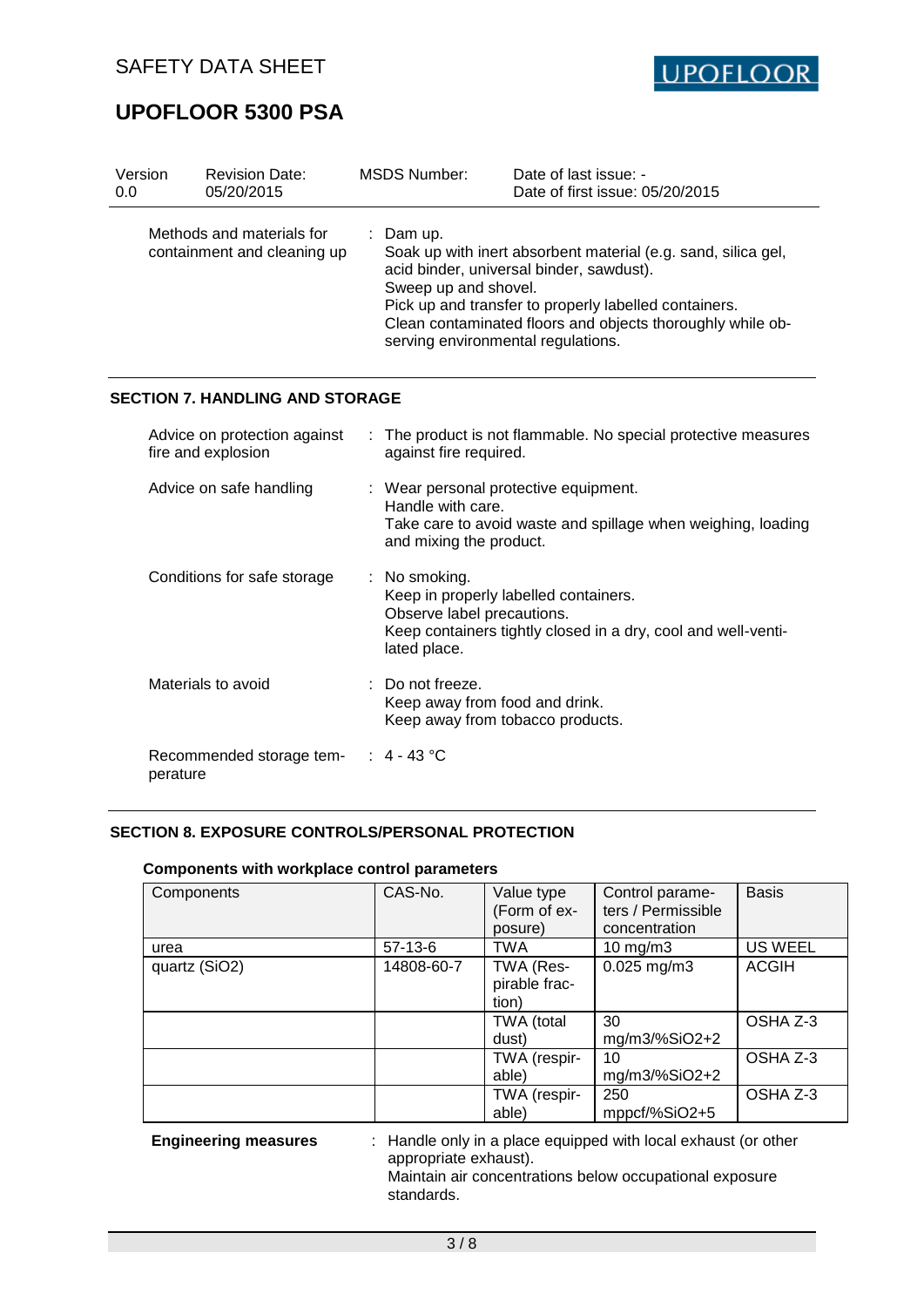

| Version<br>0.0         | <b>Revision Date:</b><br>05/20/2015 | <b>MSDS Number:</b>                                                                                                                                                                                                                       | Date of last issue: -<br>Date of first issue: 05/20/2015                                                                                                                                                                                                                               |  |  |
|------------------------|-------------------------------------|-------------------------------------------------------------------------------------------------------------------------------------------------------------------------------------------------------------------------------------------|----------------------------------------------------------------------------------------------------------------------------------------------------------------------------------------------------------------------------------------------------------------------------------------|--|--|
|                        | Personal protective equipment       |                                                                                                                                                                                                                                           |                                                                                                                                                                                                                                                                                        |  |  |
| Respiratory protection |                                     | No personal respiratory protective equipment normally re-<br>quired.<br>When workers are facing concentrations above the exposure<br>limit they must use appropriate certified respirators.<br>Use NIOSH approved respiratory protection. |                                                                                                                                                                                                                                                                                        |  |  |
|                        | Hand protection<br>Material         | Impervious gloves                                                                                                                                                                                                                         |                                                                                                                                                                                                                                                                                        |  |  |
|                        | Eye protection                      | Tightly fitting safety goggles<br>Face-shield                                                                                                                                                                                             | Safety glasses with side-shields                                                                                                                                                                                                                                                       |  |  |
|                        | Skin and body protection            | : Chemical resistant apron                                                                                                                                                                                                                | Footwear protecting against chemicals<br>Skin should be washed after contact.<br>Change working clothes after each workshift.                                                                                                                                                          |  |  |
|                        | Protective measures                 | : Avoid contact with skin.<br>at the specific workplace.                                                                                                                                                                                  | When using do not eat, drink or smoke.<br>Personal protective equipment comprising: suitable protective<br>gloves, safety goggles and protective clothing<br>The type of protective equipment must be selected according<br>to the concentration and amount of the dangerous substance |  |  |
|                        | Hygiene measures                    | : Do not smoke.<br>ing the inside, before re-use.                                                                                                                                                                                         | Keep away from food and drink.<br>Avoid contact with skin, eyes and clothing.<br>Change working clothes after each workshift.<br>Remove and wash contaminated clothing and gloves, includ-                                                                                             |  |  |

## **SECTION 9. PHYSICAL AND CHEMICAL PROPERTIES**

| Appearance                  | : paste           |
|-----------------------------|-------------------|
| Colour                      | : white           |
| Odour                       | : mild            |
|                             | characteristic    |
| рH                          | $: 8.0 - 9.0$     |
| Melting point/range         | No data available |
| Boiling point/boiling range | : 212 $\degree$ F |
| Flash point                 | $\cdot$ > 212 °F  |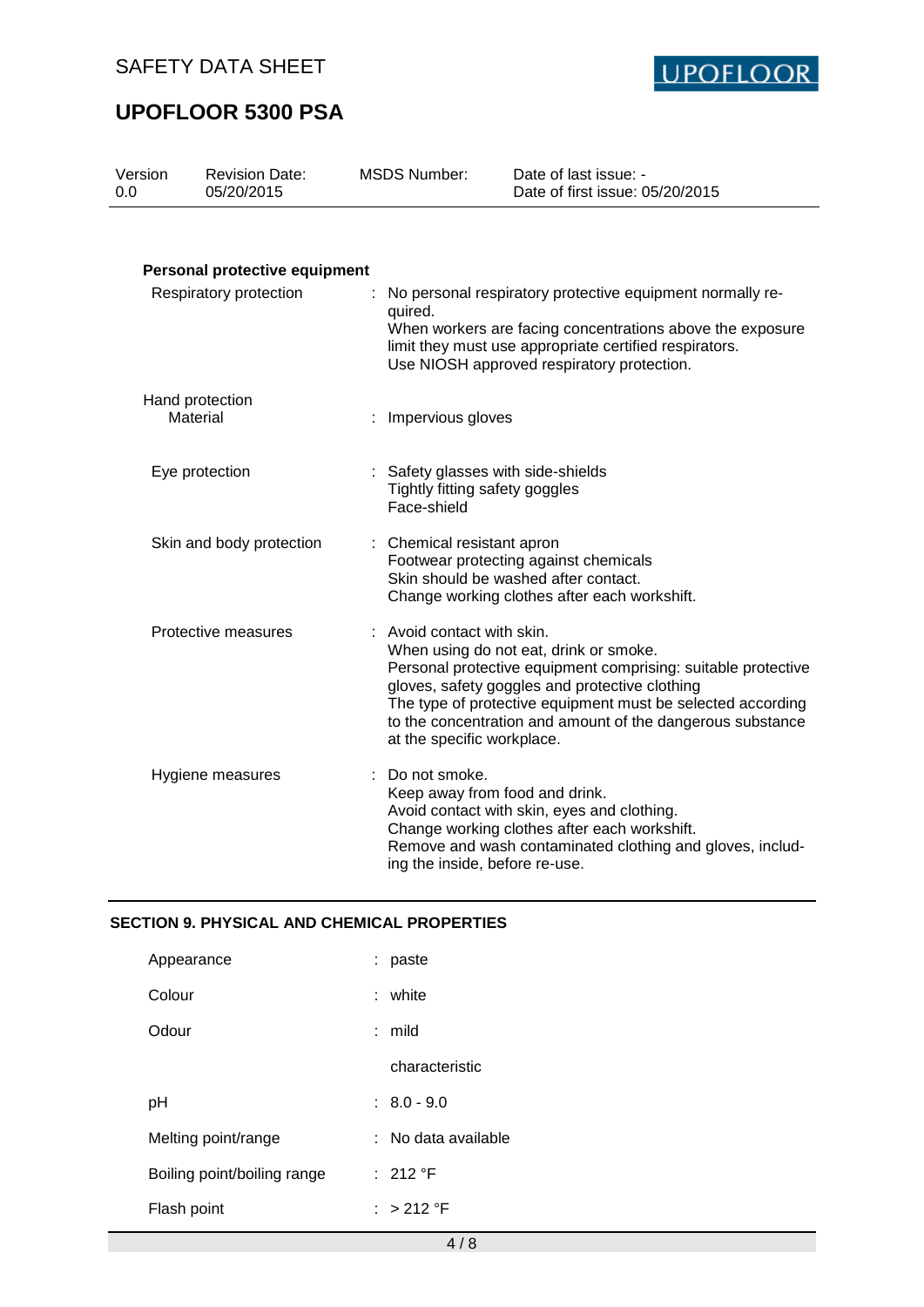

| Version<br>0.0  | <b>Revision Date:</b><br>05/20/2015 | <b>MSDS Number:</b>   | Date of last issue: -<br>Date of first issue: 05/20/2015 |
|-----------------|-------------------------------------|-----------------------|----------------------------------------------------------|
|                 |                                     |                       |                                                          |
|                 | Vapour pressure                     | $:$ similar to water  |                                                          |
| Density         |                                     | $: 960 - 1,010$ kg/m3 |                                                          |
| Solubility(ies) | Water solubility                    | $:$ insoluble         |                                                          |
|                 | Solubility in other solvents        | : Not applicable      |                                                          |
| tanol/water     | Partition coefficient: n-oc-        | $:$ No data available |                                                          |
|                 | <b>Explosive properties</b>         | $:$ Not applicable    |                                                          |

## **SECTION 10. STABILITY AND REACTIVITY**

| Reactivity                              | : Stable                                                                                        |
|-----------------------------------------|-------------------------------------------------------------------------------------------------|
| Possibility of hazardous reac-<br>tions | : Stable under recommended storage conditions.                                                  |
| Conditions to avoid                     | $\therefore$ Protect from frost.                                                                |
| Incompatible materials                  | $:$ Oxidizing agents<br>Strong acids and strong bases                                           |
| Hazardous decomposition<br>products     | : Carbon dioxide (CO2), carbon monoxide (CO), oxides of nitro-<br>gen (NOx), dense black smoke. |

#### **SECTION 11. TOXICOLOGICAL INFORMATION**

#### **Acute toxicity**

### **Product:**

| Acute oral toxicity       | : Remarks: This information is not available. |
|---------------------------|-----------------------------------------------|
| Acute inhalation toxicity | : Remarks: This information is not available. |
| Acute dermal toxicity     | : Remarks: This information is not available. |

#### **Skin corrosion/irritation**

## **Product:**

Remarks: This information is not available.

#### **Serious eye damage/eye irritation**

#### **Product:**

Remarks: This information is not available.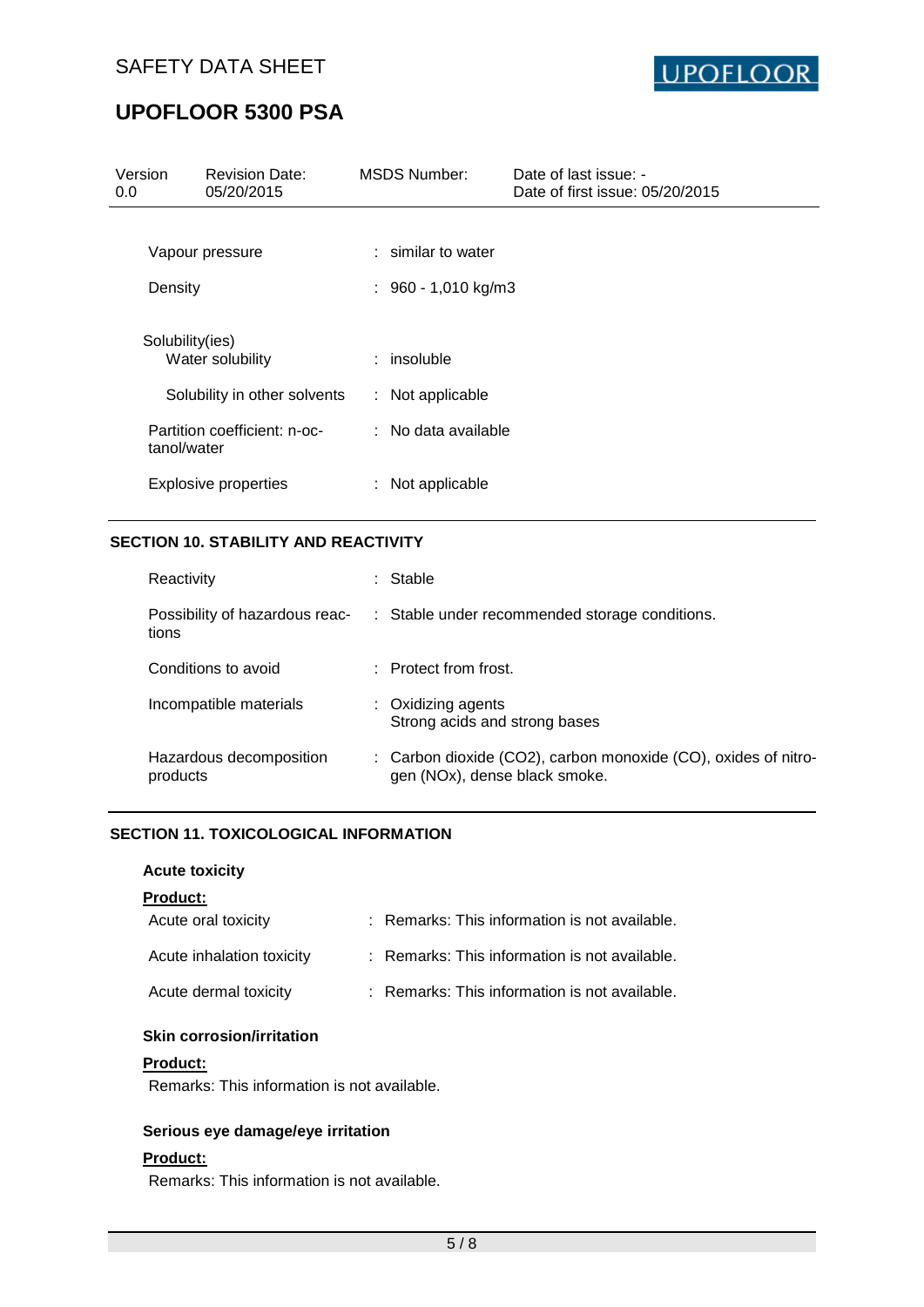

| Version<br>0.0  | <b>Revision Date:</b><br>05/20/2015         | MSDS Number:            | Date of last issue: -<br>Date of first issue: 05/20/2015                                                                             |
|-----------------|---------------------------------------------|-------------------------|--------------------------------------------------------------------------------------------------------------------------------------|
|                 | <b>Respiratory or skin sensitisation</b>    |                         |                                                                                                                                      |
| <b>Product:</b> |                                             |                         |                                                                                                                                      |
|                 | Remarks: This information is not available. |                         |                                                                                                                                      |
|                 | Carcinogenicity                             |                         |                                                                                                                                      |
| <b>IARC</b>     |                                             | man carcinogen by IARC. | No component of this product present at levels greater than or<br>equal to 0.1% is identified as probable, possible or confirmed hu- |
| <b>OSHA</b>     |                                             | gen by OSHA.            | No component of this product present at levels greater than or<br>equal to 0.1% is identified as a carcinogen or potential carcino-  |
| <b>NTP</b>      |                                             | by NTP.                 | No component of this product present at levels greater than or<br>equal to 0.1% is identified as a known or anticipated carcinogen   |

## **SECTION 12. ECOLOGICAL INFORMATION**

| Product: |  |
|----------|--|
|          |  |

| Toxicity to fish                                       | Remarks: No data available |
|--------------------------------------------------------|----------------------------|
| Toxicity to daphnia and other<br>aquatic invertebrates | Remarks: No data available |
| Toxicity to algae                                      | Remarks: No data available |
| Persistence and degradability<br>No data available     |                            |
| <b>Bioaccumulative potential</b>                       |                            |
| No data available                                      |                            |
| <b>Mobility in soil</b>                                |                            |

No data available

## **Other adverse effects**

No data available

### **SECTION 13. DISPOSAL CONSIDERATIONS**

| <b>Disposal methods</b> |                                                                                                                                                                              |
|-------------------------|------------------------------------------------------------------------------------------------------------------------------------------------------------------------------|
| Waste from residues     | : Do not dispose of waste into sewer.<br>Dispose of in accordance with local regulations.<br>Can be landfilled or incinerated, when in compliance with local<br>regulations. |
| Contaminated packaging  | : Clean container with water.                                                                                                                                                |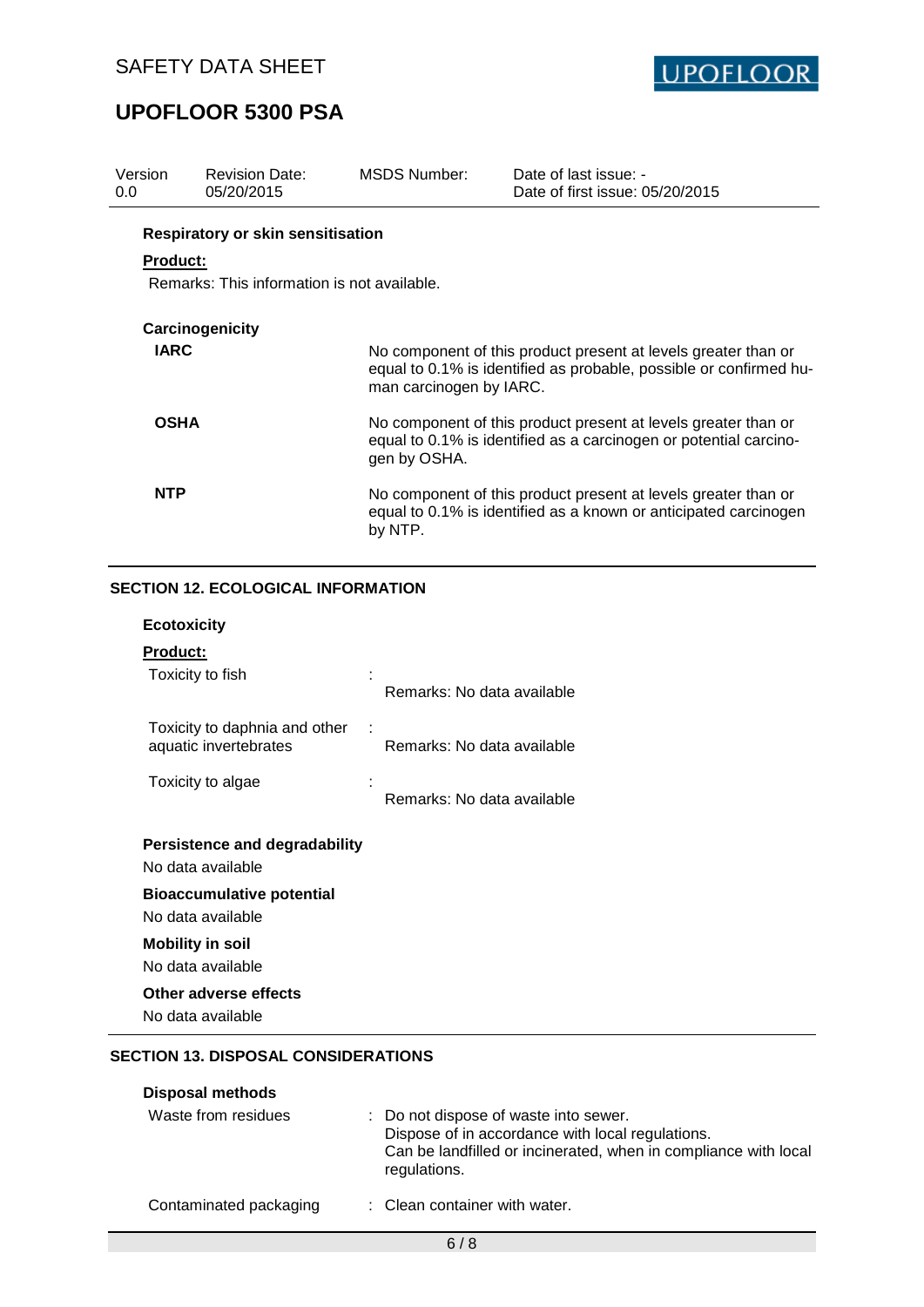

| Version<br>0.0                           | <b>Revision Date:</b><br>05/20/2015 | <b>MSDS Number:</b> | Date of last issue: -<br>Date of first issue: 05/20/2015                                            |  |  |
|------------------------------------------|-------------------------------------|---------------------|-----------------------------------------------------------------------------------------------------|--|--|
|                                          |                                     |                     | Empty containers should be taken to an approved waste han-<br>dling site for recycling or disposal. |  |  |
| <b>SECTION 14. TRANSPORT INFORMATION</b> |                                     |                     |                                                                                                     |  |  |
|                                          | <b>International Regulation</b>     |                     |                                                                                                     |  |  |

**UNRTDG**

Not regulated as a dangerous good

#### **IATA-DGR**

Not regulated as a dangerous good

## **IMDG-Code**

Not regulated as a dangerous good

## **Transport in bulk according to Annex II of MARPOL 73/78 and the IBC Code**

Not applicable for product as supplied.

#### **National Regulations**

**49 CFR**

Not regulated as a dangerous good

#### **49 CFR**

Not regulated as a dangerous good

## **SECTION 15. REGULATORY INFORMATION**

| <b>SARA 302</b>           | : No chemicals in this material are subject to the reporting re-<br>quirements of SARA Title III, Section 302.                                                                            |
|---------------------------|-------------------------------------------------------------------------------------------------------------------------------------------------------------------------------------------|
| <b>SARA 313</b>           | : This material does not contain any chemical components with<br>known CAS numbers that exceed the threshold (De Minimis)<br>reporting levels established by SARA Title III, Section 313. |
| <b>California Prop 65</b> | : This product does not contain any chemicals known to State<br>of California to cause cancer, birth defects, or any other repro-<br>ductive harm.                                        |